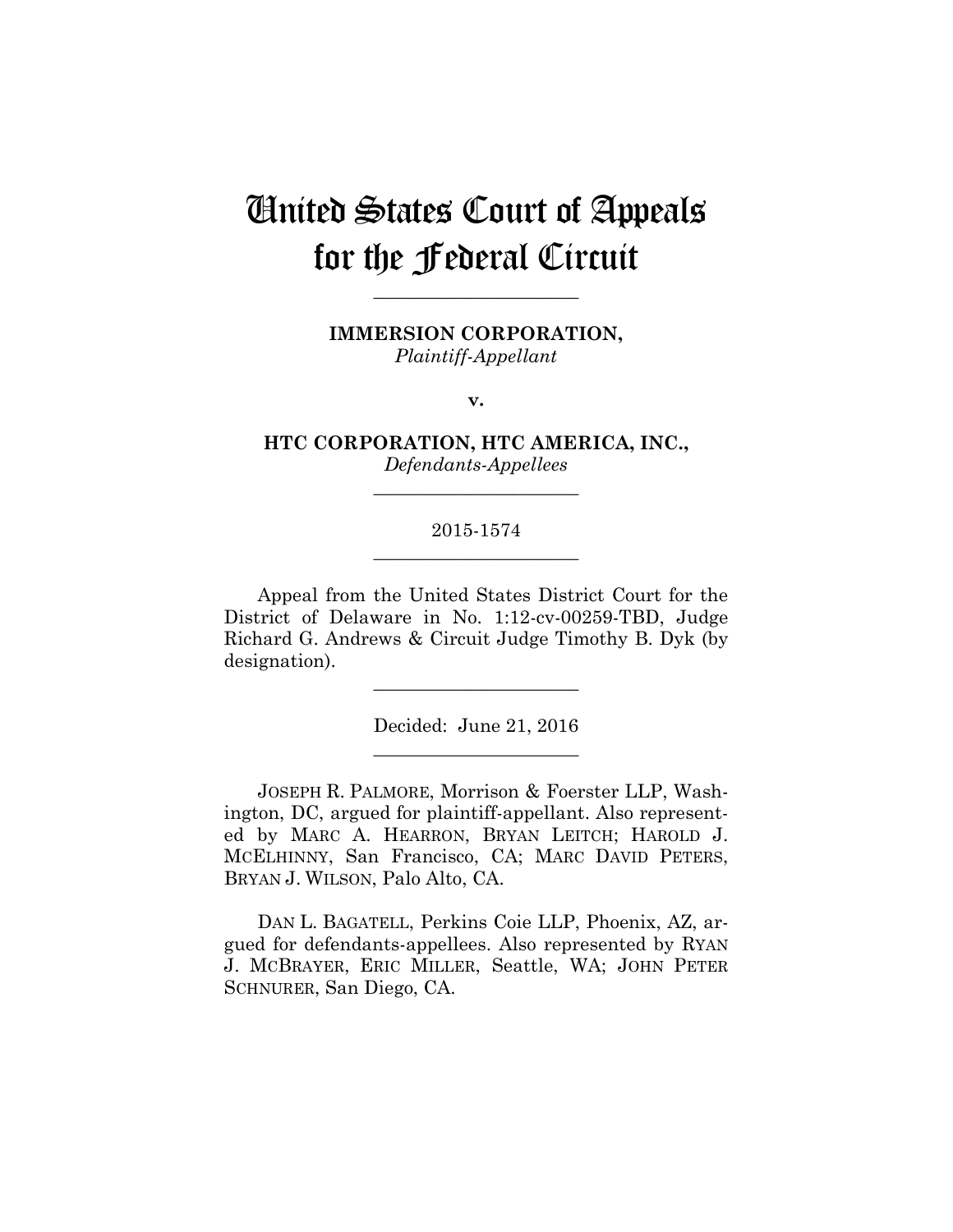BENJAMIN M. SHULTZ, Appellate Staff, Civil Division, United States Department of Justice, Washington, DC, argued for amicus curiae United States. Also represented by BENJAMIN C. MIZER, CHARLES M. OBERLY, III, MARK R. FREEMAN; THOMAS W. KRAUSE, WILLIAM LAMARCA, FARHEENA YASMEEN RASHEED, Office of the Solicitor, United States Patent and Trademark Office, Alexandria, VA.

GEORGE FRANK PAPPAS, Covington & Burling LLP, Washington, DC, for amicus curiae Intellectual Property Owners Association. Also represented by PAUL BERMAN, JOHN ARTHUR KELLY, RANGANATH SUDARSHAN; HERBERT CLARE WAMSLEY, JR., Intellectual Property Owners Association, Washington, DC; PHILIP STATON JOHNSON, Johnson & Johnson, New Brunswick, NJ; KEVIN H. RHODES, 3M Innovative Properties Company, St. Paul, MN.

### Before PROST, *Chief Judge,* LINN and TARANTO, *Circuit Judges.*

**\_\_\_\_\_\_\_\_\_\_\_\_\_\_\_\_\_\_\_\_\_\_** 

#### TARANTO, *Circuit Judge*.

This case involves one necessary condition, under 35 U.S.C. § 120, for treating a patent application, filed as a continuation of an earlier application, as having the earlier application's filing date, not its own filing date. That timing benefit shrinks the universe of "prior" art for determining validity. The condition at issue, as relevant here, is that the continuation application be "filed before the patenting" of the earlier application. The question is whether, for that condition to be met, the continuing application has to be filed at least one *day* before the earlier application is patented, or whether an application may be "filed before the patenting" of the earlier application when both legal acts, filing and patenting, occur on the same day.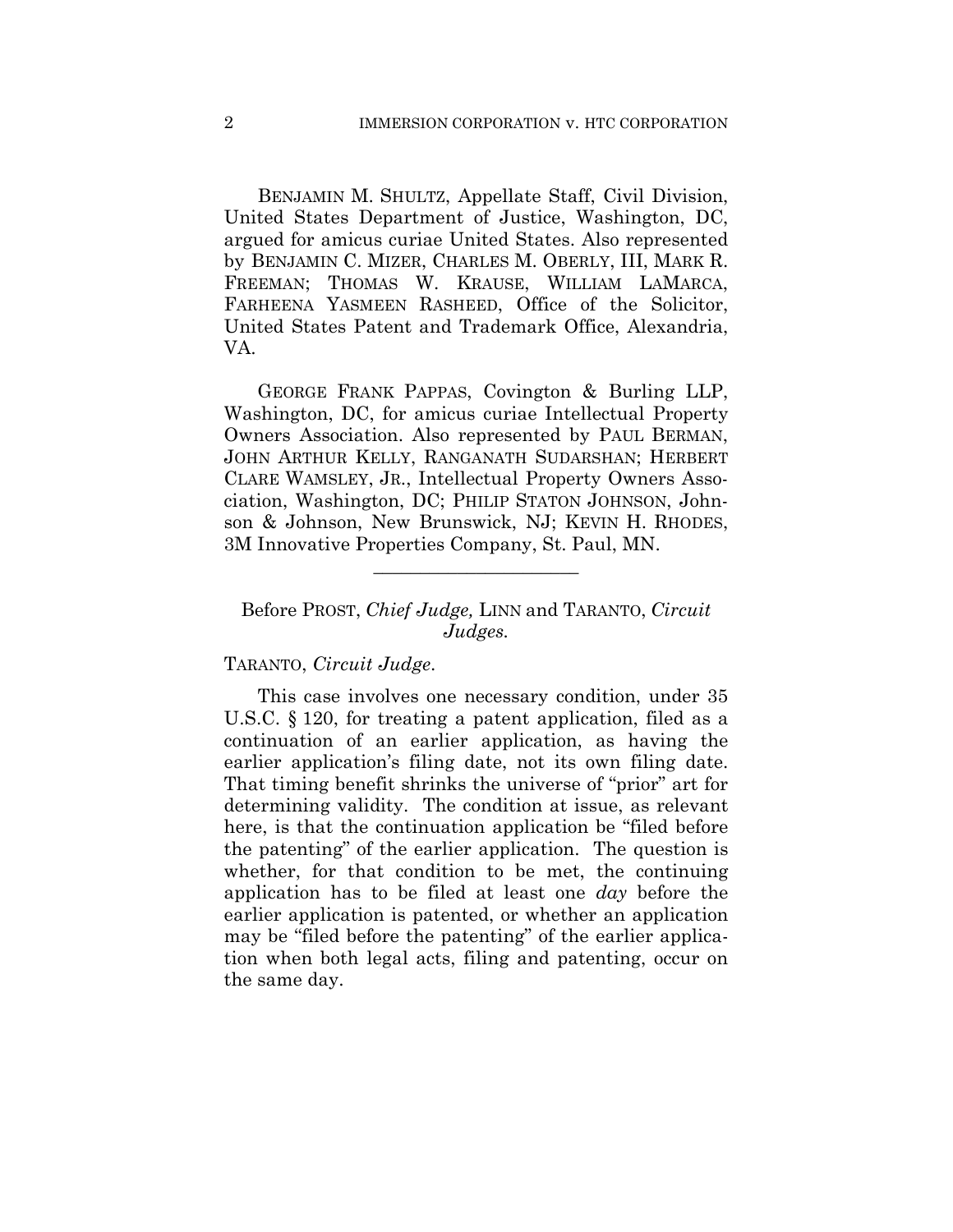We adopt the latter position. The statutory language does not compel, though it certainly could support, adoption of a day as the unit of time for deciding if filing is "before" patenting. And history is decisive in permitting the same-day-continuation result, under which, using units of time of less than a day, a "filing" is deemed to occur before "patenting." The Supreme Court approved same-day continuations in 1863, and the 1952 Patent Act, which introduced section 120, was broadly a codification of existing continuation practices. And same-day continuations have been approved by a consistent, clearly articulated agency practice going back at least half a century, which has plausibly engendered large-scale reliance and which reflects the agency's procedural authority to define when the legal acts of "filing" and "patenting" will be deemed to occur, relative to each other, during a day.

We reverse the district court's contrary holding and remand. *Immersion Corp. v. HTC Corp.*, No. 1:12-cv-00259, 2015 WL 627425 (D. Del. Feb. 11, 2015).

#### **BACKGROUND**

On January 19, 2000, Immersion Corporation filed with the United States Patent and Trademark Office a patent application disclosing a mechanism for providing haptic feedback to users of electronic devices. On August 6, 2002, that application issued as U.S. Patent No. 6,429,846. Meanwhile, Immersion had filed International Application No. PCT/US01/01486, and that application was published as WO 01/54109 on July 26, 2001. The written description of the WO '109 publication is materially identical to that of the '846 patent. Under 35 U.S.C. § 102(b) (2006), the WO '109 publication became invalidating as to claims to subject matter disclosed in that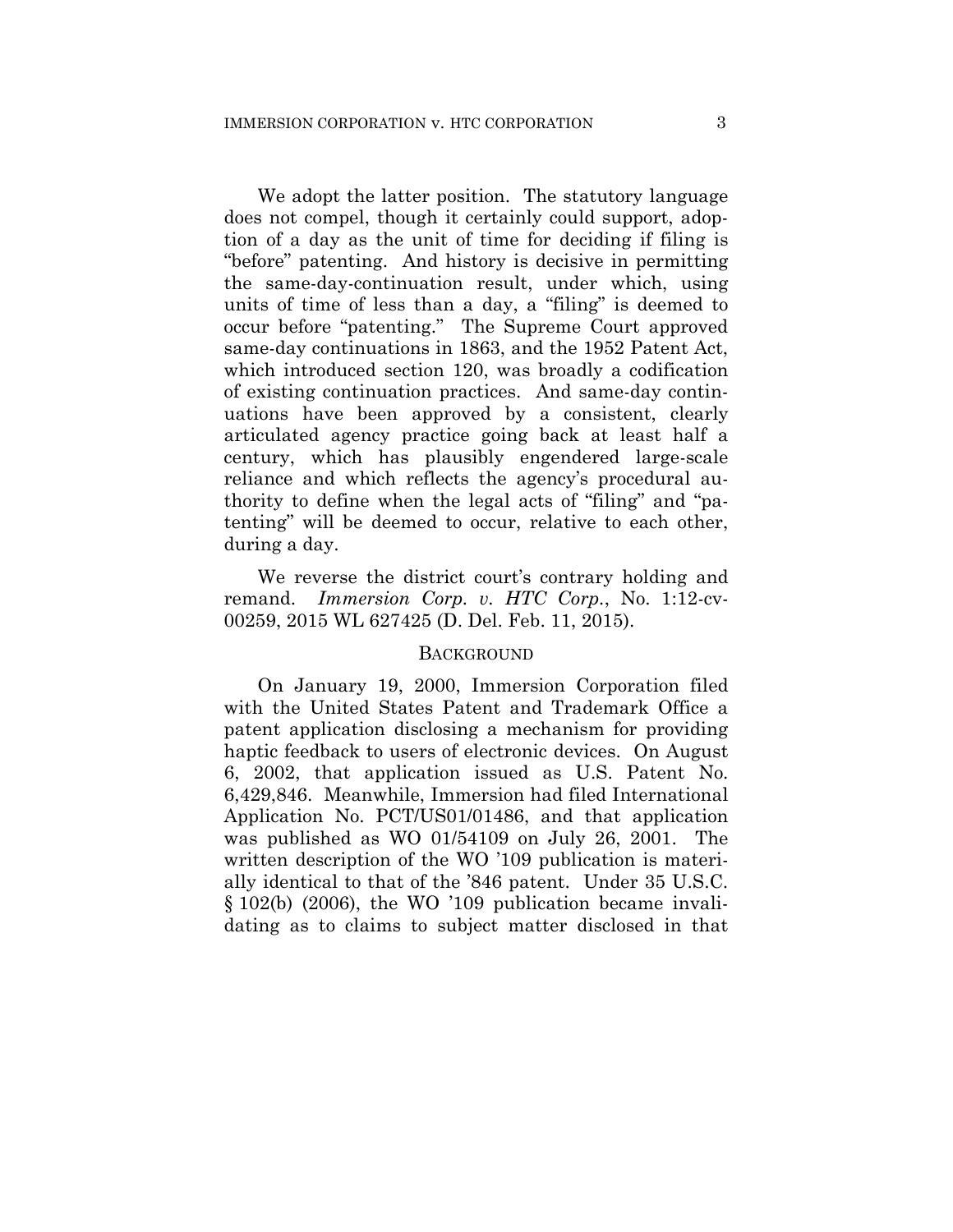publication unless those claims were entitled to an effective filing date before July 26, 2002.1

Beginning in August 2002, *i.e.*, after the July 2002 date, Immersion filed in the United States a series of applications that similarly shared the written description of the '846 patent and for which Immersion asserted an entitlement to an effective filing date of January 19, 2000, the filing date of the '846 patent's application. Immersion invoked 35 U.S.C. § 120, under which, as relevant here, "[a]n application for patent for an invention [that is] disclosed" adequately (as specified in certain portions of 35 U.S.C. § 112)

in an application previously filed in the United States . . . shall have the same effect, as to such invention, as though filed on the date of the prior application, if filed before the patenting or abandonment of or termination of proceedings on the first application or on an application similarly entitled to the benefit of the filing date of the first application.

35 U.S.C. § 120. It is not disputed here that section 120 allows multiple links of such "continuation" applications in a chain leading back to an earlier application as long as each link meets the section's requirements.

Here, one link is contested. Immersion filed an application—which eventually matured into U.S. Patent No.

1

<sup>&</sup>lt;sup>1</sup> The parties in this case have relied on the version of § 102(b) that was in effect before the America Invents Act amendments to § 102 took effect. *See* Leahy–Smith America Invents Act, Pub. L. No. 112-29, §§ 3(b), 3(n)(1), 125 Stat. 284, 285–87, 293 (2011). Section 120 also was amended in 2011 and 2012, but the language at issue here, quoted *infra*, was not changed. Accordingly, we refer simply to 35 U.S.C. § 120 without giving a date.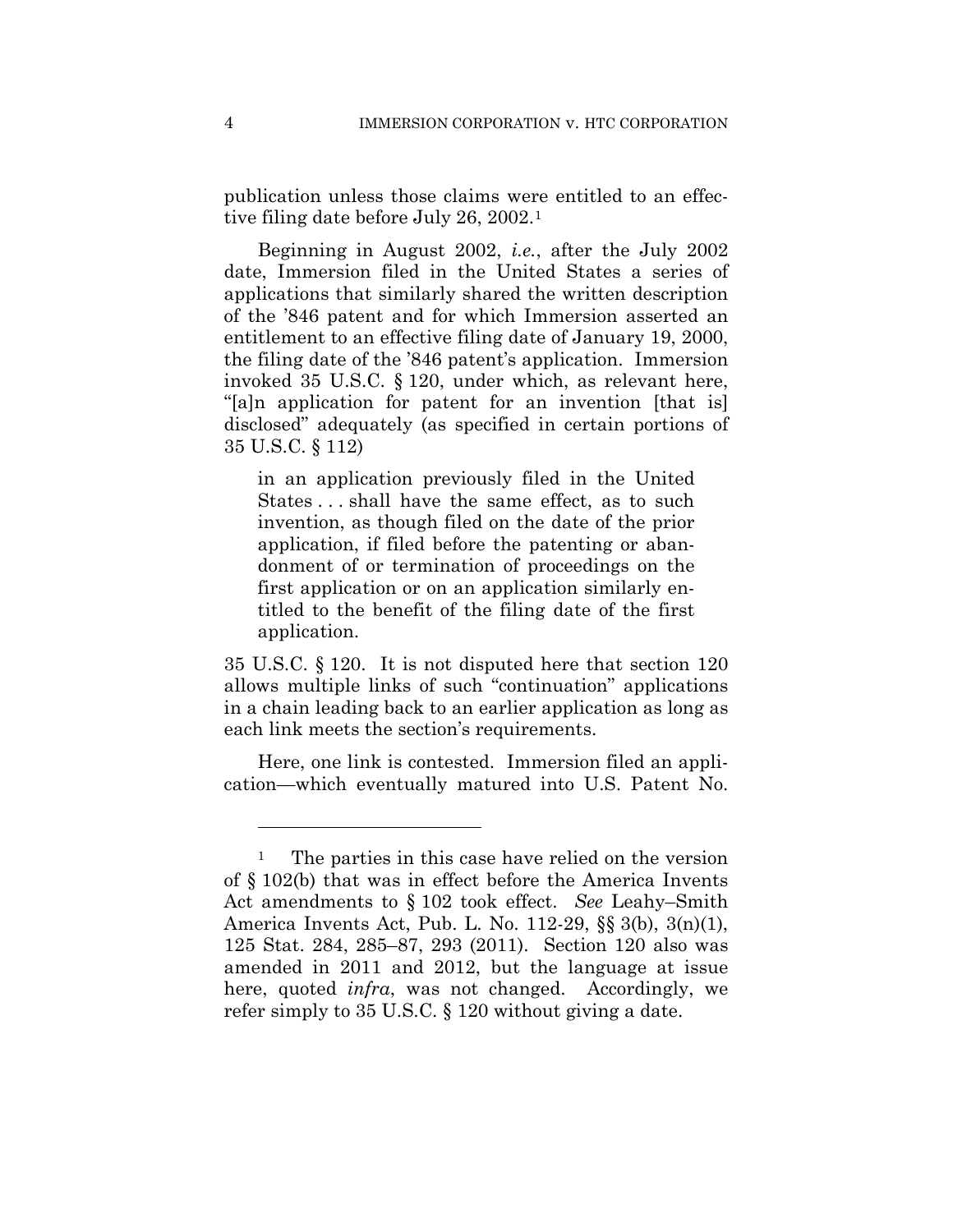7,148,875—on August 6, 2002, the same day that the '846 patent issued. The present dispute is whether the '875 patent's application was "filed before the patenting" of the '846 patent's application and hence is entitled to the 2000 filing date of the '846 patent. No other requirement of section 120, *e.g.*, an adequate disclosure, is in dispute.

Later links in the relevant chain are not contested here. Immersion filed additional applications that the parties accept as direct or indirect continuations properly tracing back to the '875 patent's application, each filed at least one day before its predecessor application was patented (or, in one instance, abandoned). *See* HTC Br. at 5 (patent family tree). That process led to the three patents at issue in this appeal, U.S. Patent Nos. 7,982,720, 8,031,181, and 8,059,105, all of which share a written description with the WO '109 publication.

In early 2012, Immersion sued HTC Corp. and HTC America, Inc. (collectively, HTC) for infringing the '720, '181, and '105 patents (as well as two other patents no longer at issue). HTC sought summary judgment that the asserted patent claims are invalid under 35 U.S.C. § 102(b) (2006) because the WO '109 publication of July 26, 2001, disclosed the subject matter of those claims. The decisive issue was the priority date to which the patents at issue are entitled based on the chain of applications tracing back to the '846 patent—specifically, whether the link between the '875 patent's application and the '846 patent's application met section 120's timing requirement.

The district court (Judge Andrews) held that the '875 patent's application was not "filed before the patenting" of the '846 patent's application within the meaning of section 120, because they were filed on the same day. The correctness of that conclusion is the issue before us. It is undisputed here that, if that conclusion is correct, the patents at issue are not entitled to the '846 patent's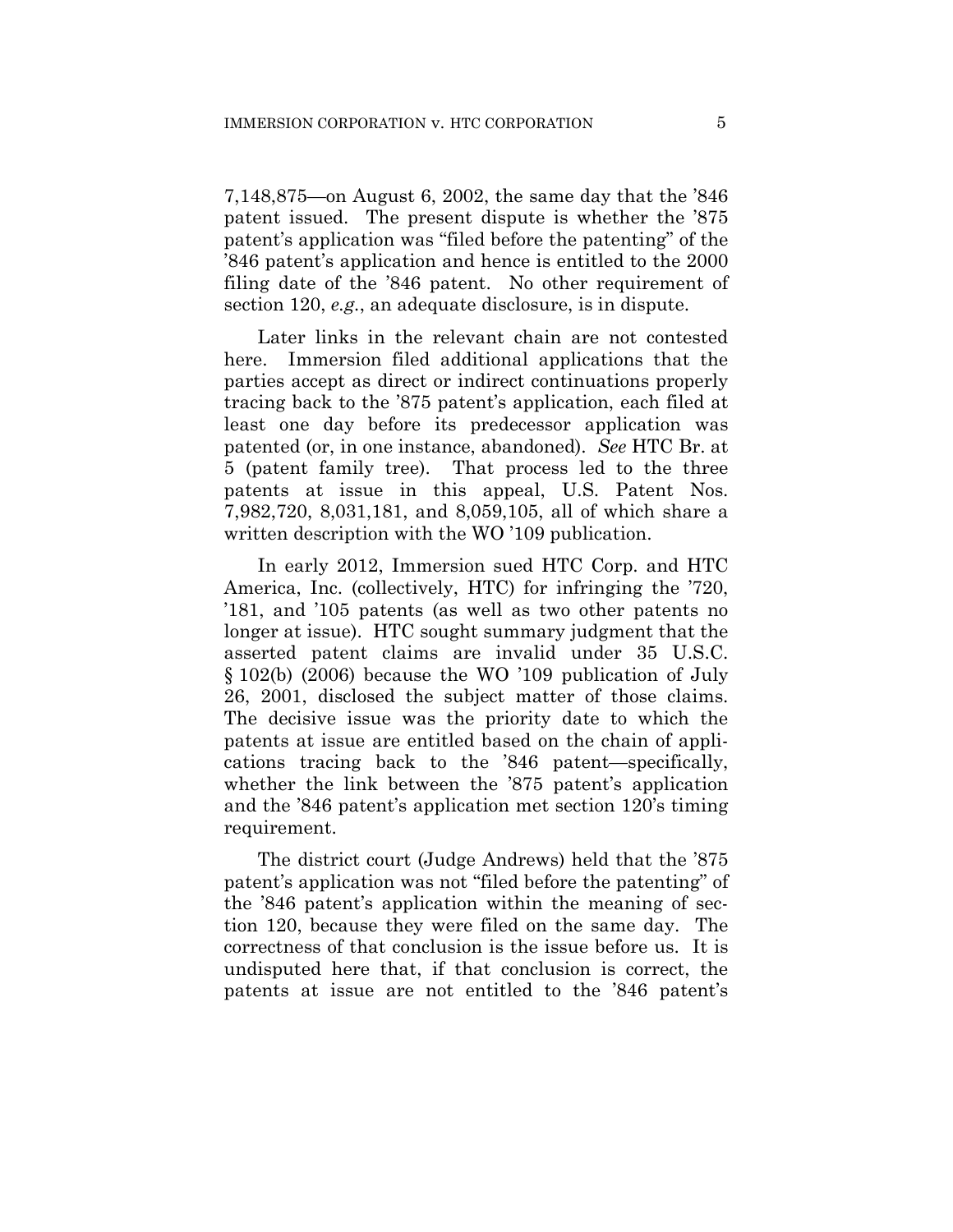application's January 19, 2000 filing date, but only to a filing date of August 6, 2002, the actual filing date of the '875 patent's application. It is likewise undisputed that the consequence is that the patents are invalid because the WO '109 publication was published more than one year before August 6, 2002. *Immersion*, 2015 WL 627425, at \*2–4.

Immersion and HTC settled as to the other two patents at issue, as to which the district court (Judge Dyk), in entering final judgment, dismissed Immersion's claims with prejudice. The final judgment also ruled in favor of HTC as to the '720, '181, and '105 patents, based solely on the earlier summary judgment of those patents' invalidity. Immersion appeals, challenging the district court's interpretation of section 120 as barring a second application from receiving the filing date of a first application (even if other section 120 requirements are met) when the second application is filed on the same day that the first one issues, not the day before or earlier. We have jurisdiction under 28 U.S.C. § 1295(a)(1) and review de novo the district court's interpretation of section 120. *See Belkin Int'l, Inc. v. Kappos*, 696 F.3d 1379, 1381 (Fed. Cir. 2012).

#### **DISCUSSION**

Section 120 provides, in relevant part:

[a]n application for patent for an invention disclosed . . . in an application previously filed in the United States . . . shall have the same effect, as to such invention, as though filed on the date of the prior application, *if filed before the patenting* or abandonment of or termination of proceedings on the first application or on an application similarly entitled to the benefit of the filing date of the first application.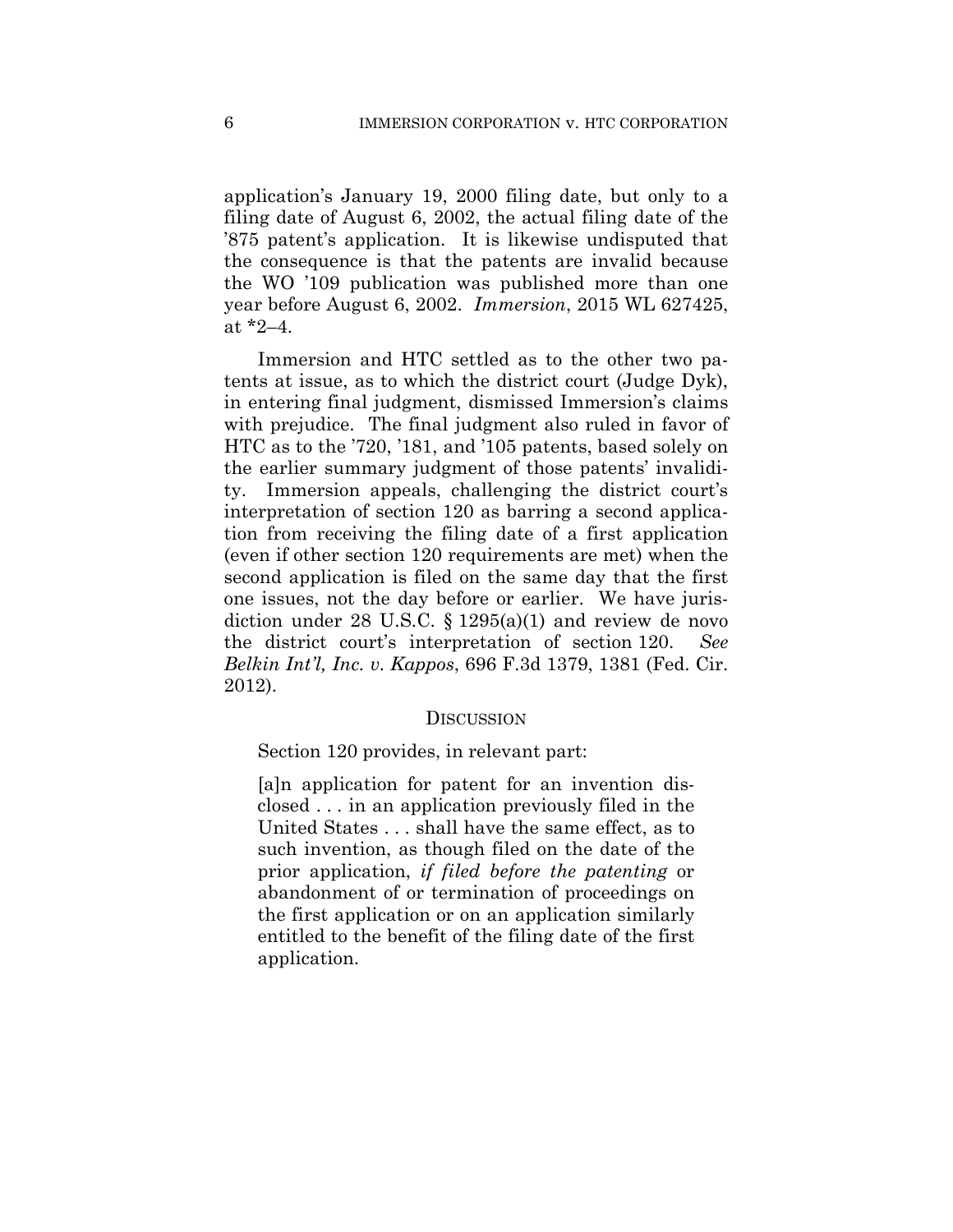35 U.S.C. § 120 (emphasis added). Section 120 was included in the Patent Act of 1952, and the language relevant here has remained materially unaltered since then. *See* Act of July 19, 1952, Pub. L. No. 82-593, § 120, 66 Stat. 792, 800; Act of November 14, 1975, Pub. L. No. 94-131, § 9, 89 Stat. 685, 691–92; Patent Law Amendments Act of 1984, Pub. L. No. 98-622, § 104(b), 98 Stat. 3383, 3384–85; Intellectual Property and Communications Omnibus Reform Act of 1999, Pub. L. No. 106-113, App'x I, § 4503(b), 113 Stat. 1501, 1501A-563–64; Leahy– Smith America Invents Act, Pub. L. No. 112-29, §§ 3(f), 15(b), 20(j)(1), 125 Stat. 284, 288, 328, 335 (2011); Patent Law Treaties Implementation Act of 2012, Pub. L. No. 112-211, §§ 102(5), 202(3), 126 Stat. 1527, 1531, 1536.

Section 120's language does not by its terms answer the question whether a later-filed application can claim the same filing date as an earlier-filed application when the later one is filed on the day of the earlier one's patenting. Section 120's language requires that the later application be "filed before the patenting" of the earlier. But that language does not say that the unit of time is a day, as opposed to some smaller unit. As far as that language goes, filing can precede patenting on the same day.

The central premise of HTC's position—that neither of two events on the same day can be "before" the other is that time under the section 120 language at issue must be measured with a "date-level granularity," *i.e.*, in units no smaller than a "day." HTC Br. at 18–19; Oral Arg. at 21:44–23:00. HTC's brief relies on that premise from the very start, embedding the premise in its foundational framing of the issue as whether "'before' a statutory deadline means 'before' that date, not 'on or before.'" HTC Br. at 3; *id.* at 1 ("Before' a statutory deadline means *before* that date, not *on or before* that date."). The formulation presupposes the answer in referring to "date[s]" and even in using the phrase "*on or* before": "on a day" is ordinary usage; "on a minute" or "on a moment" or "on a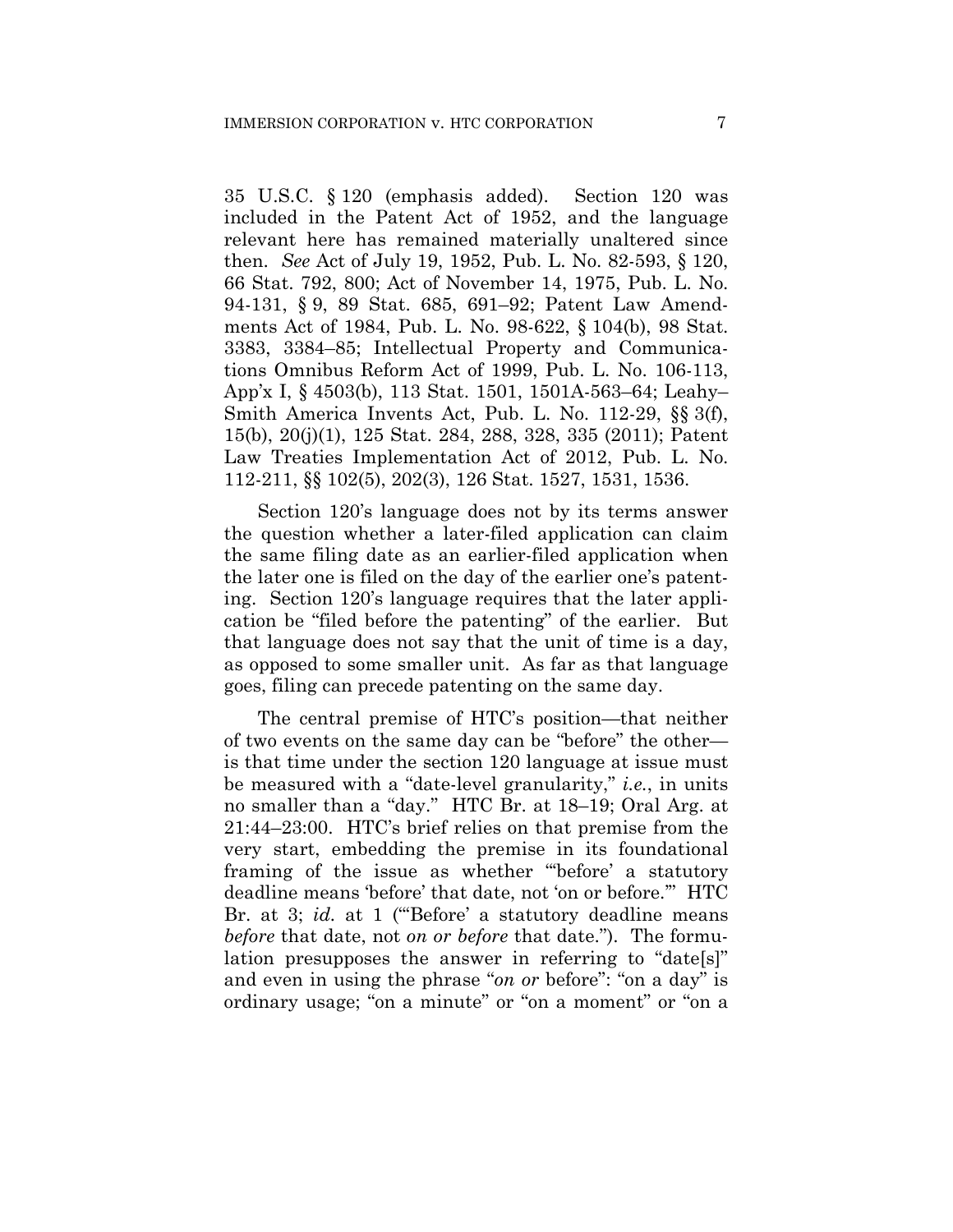time" is not. And it is only on that presupposition that the dichotomy between "before" and "on or before" is forceful, as it has been precisely in cases involving *day*  (equivalently, *date*) language. *See*, *e.g.*, *United States v. Locke*, 471 U.S. 84, 90, 96 n.11 (1985); *Burton v. Stevedoring Servs. of Am.*, 196 F.3d 1070, 1073 (9th Cir. 1999); *Int'l Union, United Mine Workers of Am. v. Mine Safety & Health Admin.*, 900 F.2d 384, 385 (D.C. Cir. 1990). But that dichotomy is inapplicable, or at best questionbegging, where the statutory language, as with the phrase at issue here, does not actually speak in terms of days or dates. Here, quite simply, the language at issue, considered alone, does not resolve the crucial unit-of-time issue.

We must therefore widen the lens to look beyond the specific phrase at issue. That widening immediately reveals how pervasively the Patent Act elsewhere, including in other phrases within section 120, specifies time by express reference to days, months, or years. *See*, *e.g.*, 35 U.S.C.  $\S\S 3(e)(1)$ , 6(d), 21(a), 41(a)(8), 41(b)(2), 100(i), 111(a)(4), 115(f), 119(a), 120, 154(a)(2), 156(d)(5)(E), 183, 291(b), 321(c); 35 U.S.C. § 102(b) (2006); *but cf.* 35 U.S.C. § 156(d)(1) (other agency's permission for marketing, if transmitted after 4:30 p.m. Eastern time on a day, is "deemed" given the next "business day"). But even apart from other considerations, the significance of that fact for the present issue is not unidirectional. The prevalence of date-based usage elsewhere in the statute does not by itself determine the meaning of a statutory phrase (like the one at issue here) that does *not* refer to a unit of time: differences in text often furnish a reason for differences in meaning.

To be sure, the usage elsewhere in the Act means that the particular language of section 120 that is at issue here can bear a day-as-unit meaning. That meaning might even be the most natural one to adopt—the one that would fit best with the statute as a whole—if the statute were new and without history, whether pre-enactment or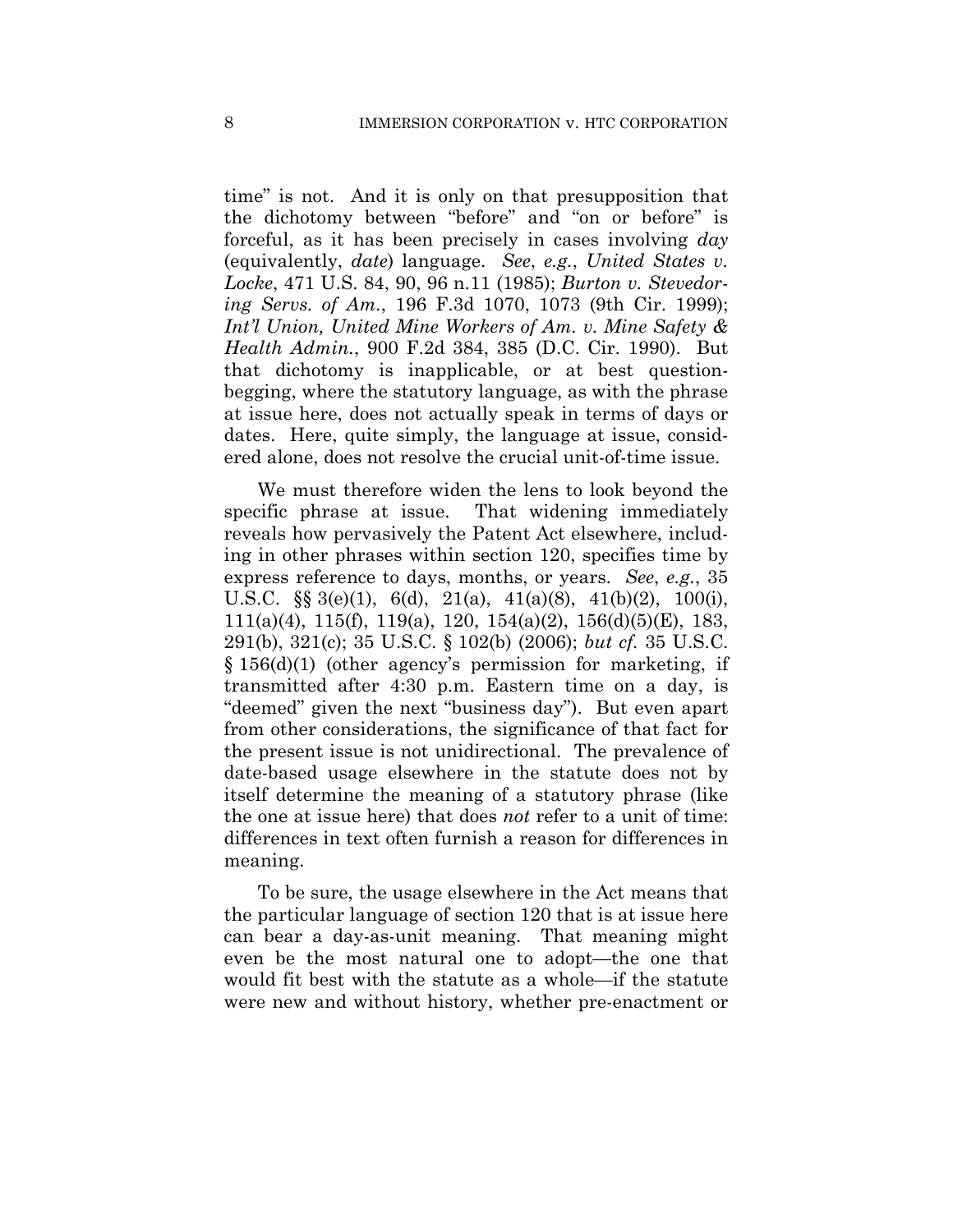post-enactment. But that is not the posture in which the question is presented. We cannot properly disregard the history bearing on the interpretive question, and that history, we think, is so weighty as to be determinative.

Long before Congress enacted section 120 in the 1952 Act, the Supreme Court in *Godfrey v. Eames*, 68 U.S. (1 Wall.) 317 (1864), established the basis for same-day continuations for priority-date purposes. There, Mr. Godfrey had withdrawn a previously filed patent application and, on the same day, refiled his application with an amended specification. *Id.* at 324. The Court held that "if a party choose to withdraw his application for a patent . . . intending at the time of such withdrawal to file a new petition, and he accordingly do so, the two petitions are to be considered as parts of the same transaction, and both as constituting one continuous application, within the meaning of the law." *Id.* at 325–36. It adopted that position for purposes of giving the earlier application's priority date to the successor application (where the two were sufficiently related). And in the decades following *Godfrey*, the Supreme Court, other federal courts, and the Patent Office consistently followed *Godfrey*'s rule. *See Smith v. Goodyear Dental Vulcanite Co.*, 93 U.S. 486, 500–01 (1877); *Badische Anilin & Soda Fabrik v. A. Klipstein & Co.*, 125 F. 543, 554–55 (C.C.S.D.N.Y. 1903); *Ex parte Kruse*, 133 O.G. 229 (Comm'r Pat. 1908); *Ex parte Miller*, 305 O.G. 419, 419–20 (Comm'r Pat. 1922); *Clark Blade & Razor Co. v. Gillette Safety Razor Co.*, 194 F. 421, 422 (3d Cir. 1912); *In re Febrey*, 135 F.2d 751, 754–56 (CCPA 1943); *Harder v. Hayward*, 150 F.2d 256, 258–60 (CCPA 1945).2

<u>.</u>

<sup>2</sup> When the Patent Office held that a later-filed application could not claim the benefit of an earlier-filed application's filing date if the earlier application had already been allowed (even if the patent had not issued),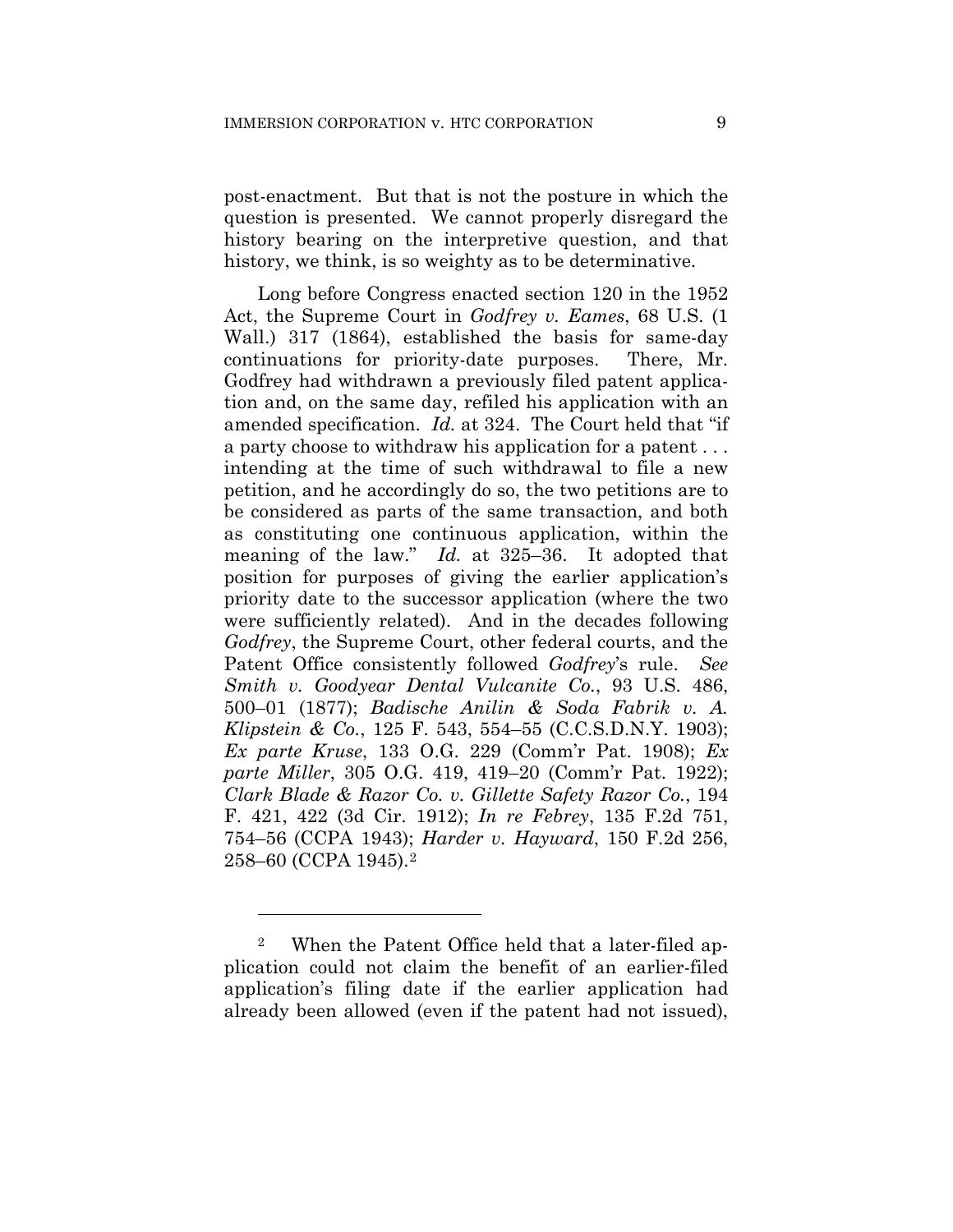The 1952 Act was the first to put continuation practice fully into statutory text, which it did through section 120.3 The Senate report accompanying House Bill 7794, 82d Cong. (1952), describes section 120 as written to "express in the statute certain matters which exist[ed] in the law [up to that point] but which had not before been written into the statute, and in so doing make some minor changes in the concepts involved," and also to "represent[] [then-]present law not expressed in the statute, except for the added requirement that the first application must be specifically mentioned in the second," S. Rep. No. 82-1979, at 6, 20 (1952); *see also* H.R. Rep. No. 82- 1923, at 7, 20 (1952) (same); *Transco Prods. Inc. v. Performance Contracting, Inc.*, 38 F.3d 551, 556 (Fed. Cir. 1994). Accordingly, "the practice prior to the 1952 Act is pertinent." *In re Henriksen*, 399 F.2d 253, 258 (CCPA 1968). None of the legislative history or contemporaneous commentary indicates an intent to alter *Godfrey*'s longestablished result approving same-day continuations for priority-date purposes. And adjudicatory reliance on *Godfrey* continued after 1952. *Ex parte Ziherl & Kish*, 116 U.S.P.Q. 162, 166 (Pat. Off. Bd. App. 1957); *Hovlid v. Asari*, 305 F.2d 747, 748 (9th Cir. 1962); *Clover Club Foods Co. v. Gottschalk*, 178 U.S.P.Q. 505, 506–07 (C.D. Cal. 1973).

l

*see In re Application filed April 17, 1940*, 51 U.S.P.Q. 80 (Comm'r Pat. 1941); *In re Application filed July 10, 1940*, 49 U.S.P.Q. 566 (Comm'r Pat. 1941), our predecessor court rejected that position, *see Harder*, 150 F.2d at 258– 60; *In re Febrey*, 135 F.2d at 754–56.

An issue involving the filing of a new application by an applicant that had failed to pay a fee after allowance was addressed for a time in R.S. § 4897, which was repealed in 1939. *See In re Febrey*, 135 F.2d at 753–57.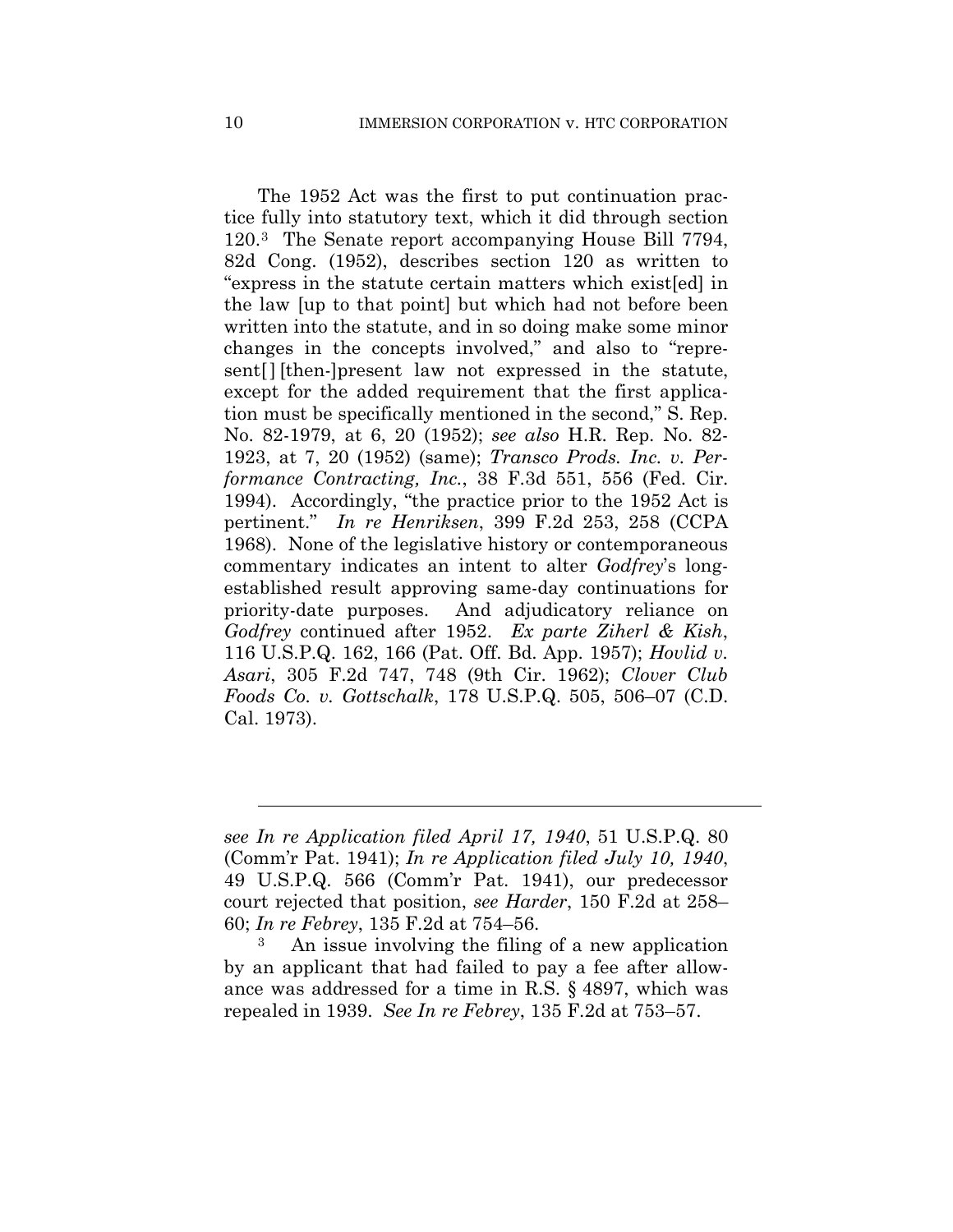Soon after the 1952 Act's enactment, the PTO promulgated 37 C.F.R.  $\S 1.78(a)$  (1960), stating that "the benefit of the filing date of [a] prior application" can be obtained when "an applicant files an application claiming an invention disclosed in a prior filed *copending* application." (Emphasis added.) That word on its face would naturally include, not exclude, the same-day situation, and in any event, the word's prior usage makes that understanding clear. "Copending" had regularly been used in the field to describe the relationship between an earlier-filed application and its later-filed continuation, often with reference to *Godfrey*, which involved the sameday situation. *See McBride v. Teeple*, 109 F.2d 789, 797 (CCPA 1940); *Febrey*, 135 F.2d at 754–57; *Baker v. Alther*, 149 F.2d 942, 944 (CCPA 1945); *Harder*, 150 F.2d at 257; *In re Coleman*, 189 F.2d 976, 978 (CCPA 1951); 2 Anthony William Deller, *Walker on Patents* § 184, at 874 (1937); P.J. Frederico, *Commentary on the New Patent Act*, 35 U.S.C.A. (1954), *reprinted in* 75 J. Pat. & Trademark Off. Soc'y 161, 192–93 (1993); *see also* Lincoln B. Smith, *Continuing Applications*, 10 J. Pat. Off. Soc'y 105, 107, 110 (1927) (describing "[t]he law as deduced from *Godfrey*" as "a later copending application . . . is a 'continuing' application . . . and [is] entitled to the filing date of the earlier [application]," and listing 30 court and PTO decisions applying *Godfrey*).

Not surprisingly, then, the agency soon went beyond the term "copending" (with its *Godfrey*-based meaning) to be more explicit about the same-day situation. Although an early edition of the Manual of Patent Examining Procedure defined "copending" by simply echoing section 120's language, MPEP § 201.11 (2d ed. 1953), every later edition of the MPEP, beginning in 1961, specifically notified the public of the agency practice concerning same-day filing and patenting: "If the first application issues as a patent, it is sufficient for the second application to be *copending* with it if the second application is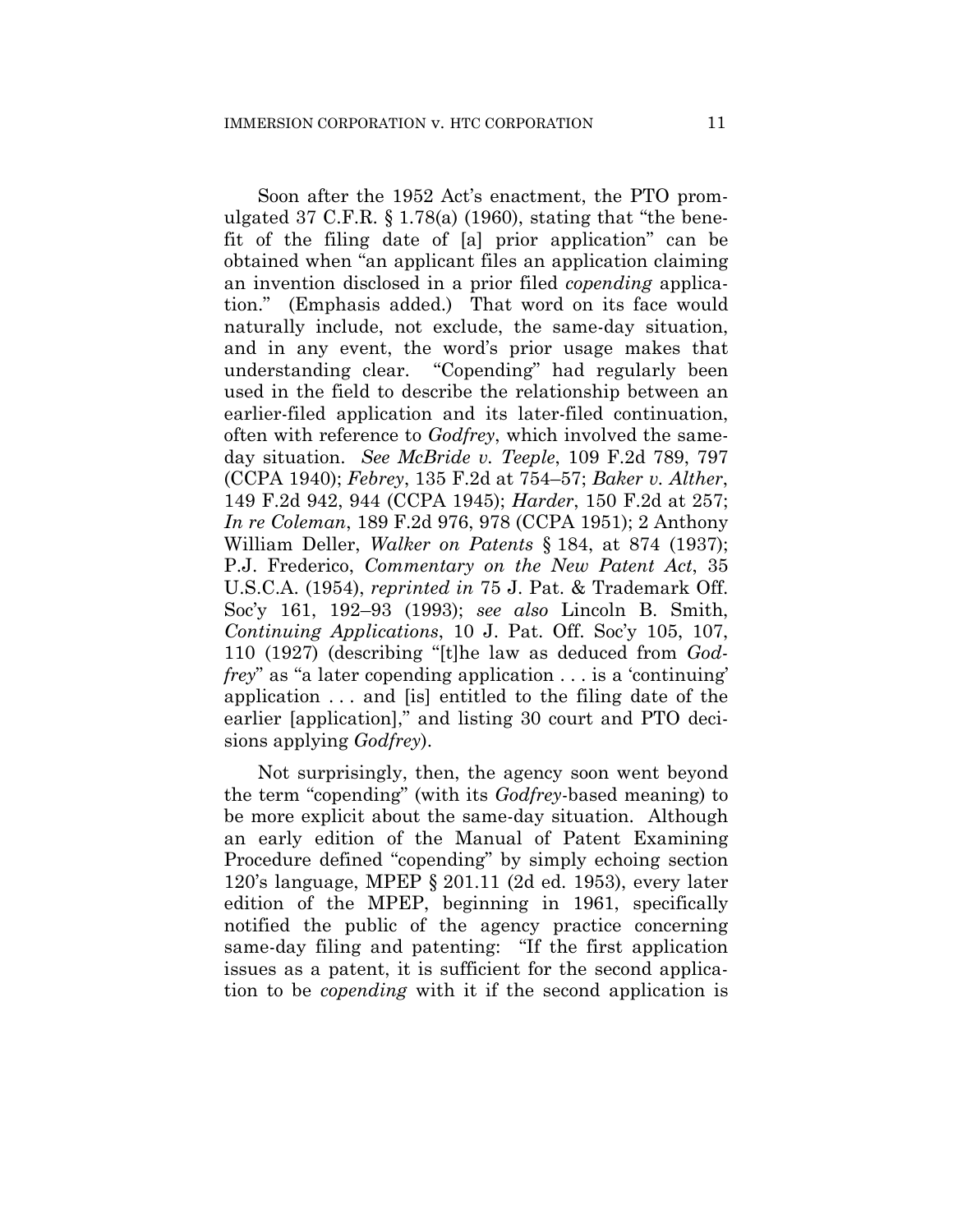filed *on the same day or before* the patenting of the first application." MPEP § 201.11 (3d ed. 1961) (emphases added). And even as 37 C.F.R. § 1.78 has been amended, and the MPEP revised over the decades, the agency has consistently maintained its clearly stated position for half a century now. *See* 37 C.F.R. § 1.78(d) (2015) ("An applicant in a nonprovisional application ... may claim the benefit of one or more prior-filed *copending* nonprovisional applications . . . under the conditions set forth in 35 U.S.C.  $\S 120$  ... and this section.") (emphasis added); MPEP § 211.01(b) (9th ed. 2014) ("If the prior application issues as a patent, it is sufficient for the later-filed application to be *copending* with it if the later-filed application is filed on *the same date, or before the date* that the patent issues on the prior application.") (emphases added).

The Supreme Court has long recognized that a "longstanding administrative construction," at least one on which reliance has been placed, provides a powerful reason for interpreting a statute to support the construction. *Zenith Radio Corp. v. United States*, 437 U.S. 443, 457–58 (1978); *see McLaren v. Fleischer*, 256 U.S. 477, 481 (1921). The Court has emphasized the weight of this consideration in patent law in particular. *Warner-Jenkinson Co. v. Hilton Davis Chem. Co.*, 520 U.S. 17, 32 (1997); *see Ariad Pharm., Inc. v. Eli Lilly & Co.*, 598 F.3d 1336, 1347 (Fed. Cir. 2010) (en banc). Investment-backed expectations and reliance interests in patent law are often strong. *Festo Corp. v. Shoketsu Kinzoku Kogyo Kabushiki Co.*, 535 U.S. 722, 739 (2002); *see Kimble v. Marvel Entm't, LLC*, 135 S. Ct. 2401, 2410 (2015).

Here, HTC's position would disturb over 50 years of public and agency reliance on the permissibility of sameday continuations. Several patents claiming effective filing dates in reliance on the PTO's articulated position have been the subject of litigation in the recent past. *See Encyclopaedia Britannica, Inc. v. Alpine Elecs. of Am., Inc.*, 609 F.3d 1345, 1349, 1352 (Fed. Cir. 2010); *Ultratec,*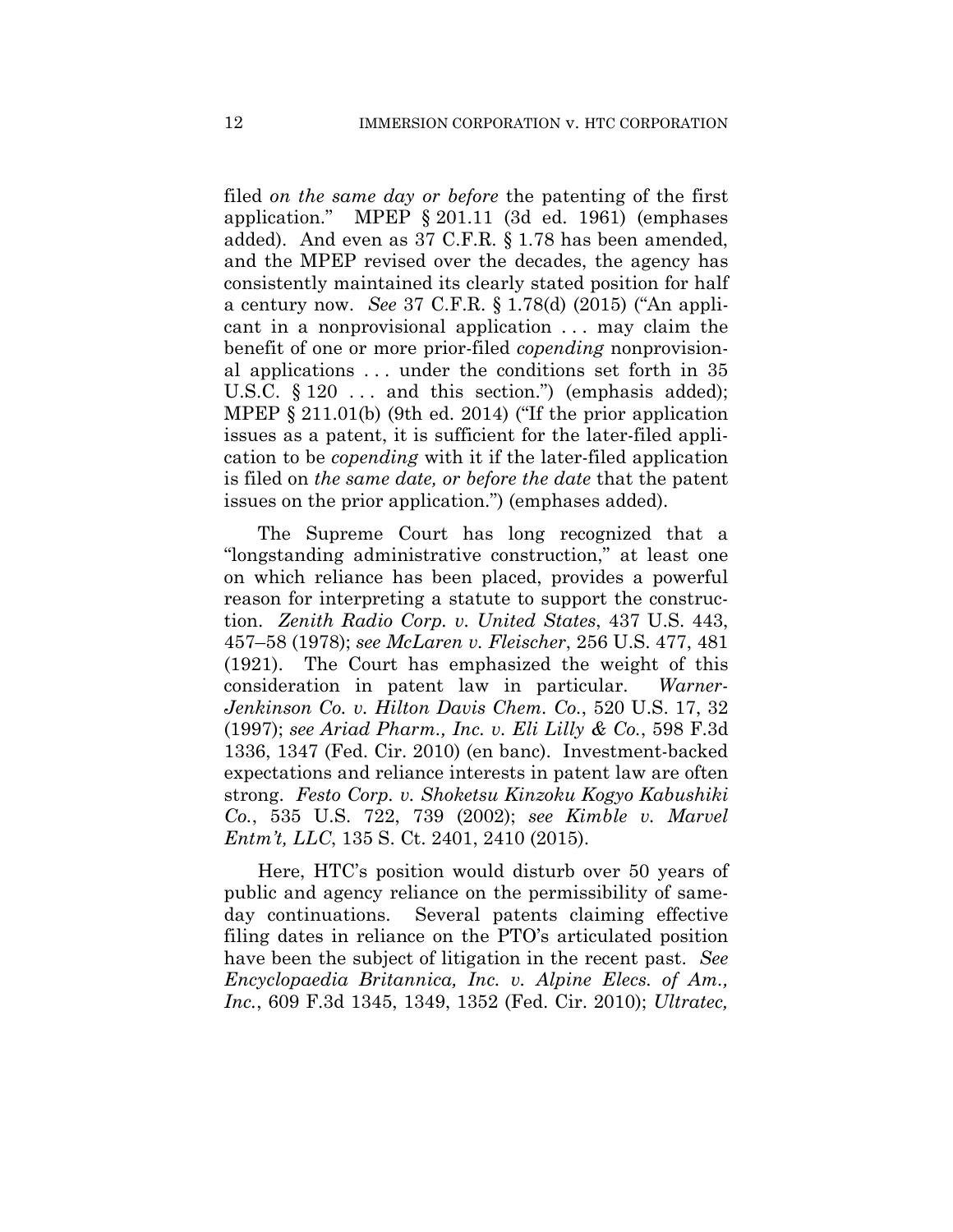*Inc. v. Sorensen Commc'ns, Inc.*, 45 F. Supp. 3d 881, 910 (W.D. Wis. 2014); *MOAEC, Inc. v. MusicIP Corp.*, 568 F. Supp. 2d 978, 980–82 (W.D. Wis. 2008); *Merch. Techs., Inc. v. Telefonix, Inc.*, No. 05-CV-1195, 2007 WL 464710, at \*1 (D. Or. Feb. 7, 2007); *A & E Prods. Grp., L.P. v. Mainetti USA Inc.*, No. 01 Civ. 10820, 2004 WL 345841, at \*1 (S.D.N.Y. Feb. 25, 2004). As far as we are aware, until this case, the only square rulings on the issue upheld the same-day-continuation position (rulings issued in two cases by the same judge). *Ultratec*, 45 F. Supp. 3d at 910; *MOAEC*, 568 F. Supp. 2d at 980–82.

Even as to patents currently in force, according to the government's calculations and studies commissioned by amicus Intellectual Property Owners Association, overturning the PTO's position would affect the priority dates of more than ten thousand patents. U.S. Br. at 29–30; Intellectual Property Owners Association Br. at 13–14. For those and decades of earlier patents, it is plausible that applicants relied on the policy approving same-day continuations in at least two ways. First, in the PTO, applicants have likely relied on the policy in deciding when to file their continuations; the PTO provides notice of the expected issuance date of the (soon-to-be) parent application, U.S. Br. 30 n.5, and we are informed that such notice is pretty reliable as to an earliest date of issuance, *see* Oral Arg. at 11:57–12:42. Applicants' reliance on the PTO position in timing their filing of continuations need not reflect the safest of lawyerly practices to be given weight. Second, after such same-day continuations issued as patents, the patentees plausibly made investments based on assessments of validity using the earlier priority dates. We see no basis for denying the existence of a facially large disruptive effect were we now to repudiate the same-day-continuation policy.

In short, the repeated, consistent pre-1952 and post-1952 judicial and agency interpretations, in this area of evident public reliance, provide a powerful reason to read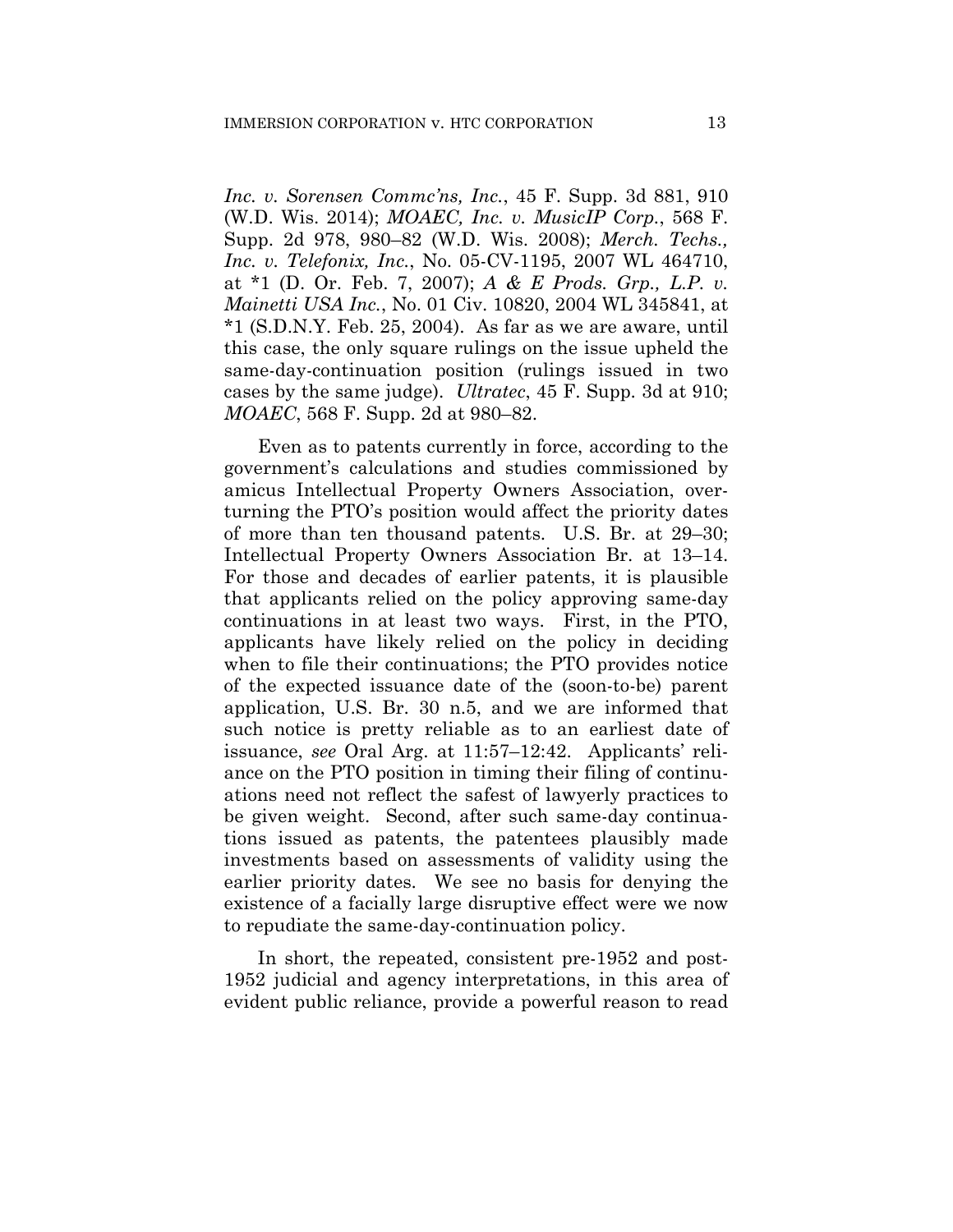section 120 to preserve, not upset, the established position. And the conclusion is reinforced by the fact that Congress has done nothing to disapprove of this clearly articulated position despite having amended section 120 several times since its first enactment in 1952. *Sebelius v. Auburn Reg'l Med. Ctr.*, 133 S. Ct. 817, 827 (2013); *Commodity Futures Trading Comm'n v. Schor*, 478 U.S. 833, 846 (1986); *Nat'l Labor Relations Bd. v. Bell Aerospace Co.*, 416 U.S. 267, 274–75 (1974).

This is not a case, as we have explained, where the language of the statute actually contradicts the longstanding judicial and agency interpretation. Nor is it a case in which the longstanding agency position is plainly outside the agency's granted authority. Here, the position is an essentially procedural one establishing when the agency will consider an input into its process (the legal act of "filing") and an output of its process (the legal act of "patenting") to occur relative to each other neither one being a precisely identifiable self-defining physical act, but a legally defined event. Similar "deeming" determinations in the federal courts, *e.g.*, Fed. R. App. P.  $4(a)(2)$ ,  $4(a)(7)(A)(ii)$ ,  $25(a)(2)(A)$  & (B), have long been treated as non-substantive, procedural matters under the Rules Enabling Act, 28 U.S.C. § 2072. *See Hanna v. Plumer*, 380 U.S. 460, 463–65 (1965) (methods of serving process to initiate litigation). The PTO has been granted authority to establish procedures that organize its processing of requests to issue (or cancel) patents, from entry to exit. *See* 35 U.S.C. § 2; *Cooper Techs. Co. v. Dudas*, 536 F.3d 1330, 1336–38 (Fed. Cir. 2008); *Lacavera v. Dudas*, 441 F.3d 1380, 1383 (Fed. Cir. 2006); *In re Sullivan*, 362 F.3d 1324, 1328 (Fed. Cir. 2004); *see also Tafas v. Doll*, 559 F.3d 1345, 1352–53 (Fed. Cir. 2009), *vacated*, 328 F. App'x 658 (Fed. Cir. 2009); *id.* at 1365 (Bryson, J., concurring).

Two final points. First, HTC makes no meaningful argument for overturning the same-day-continuation